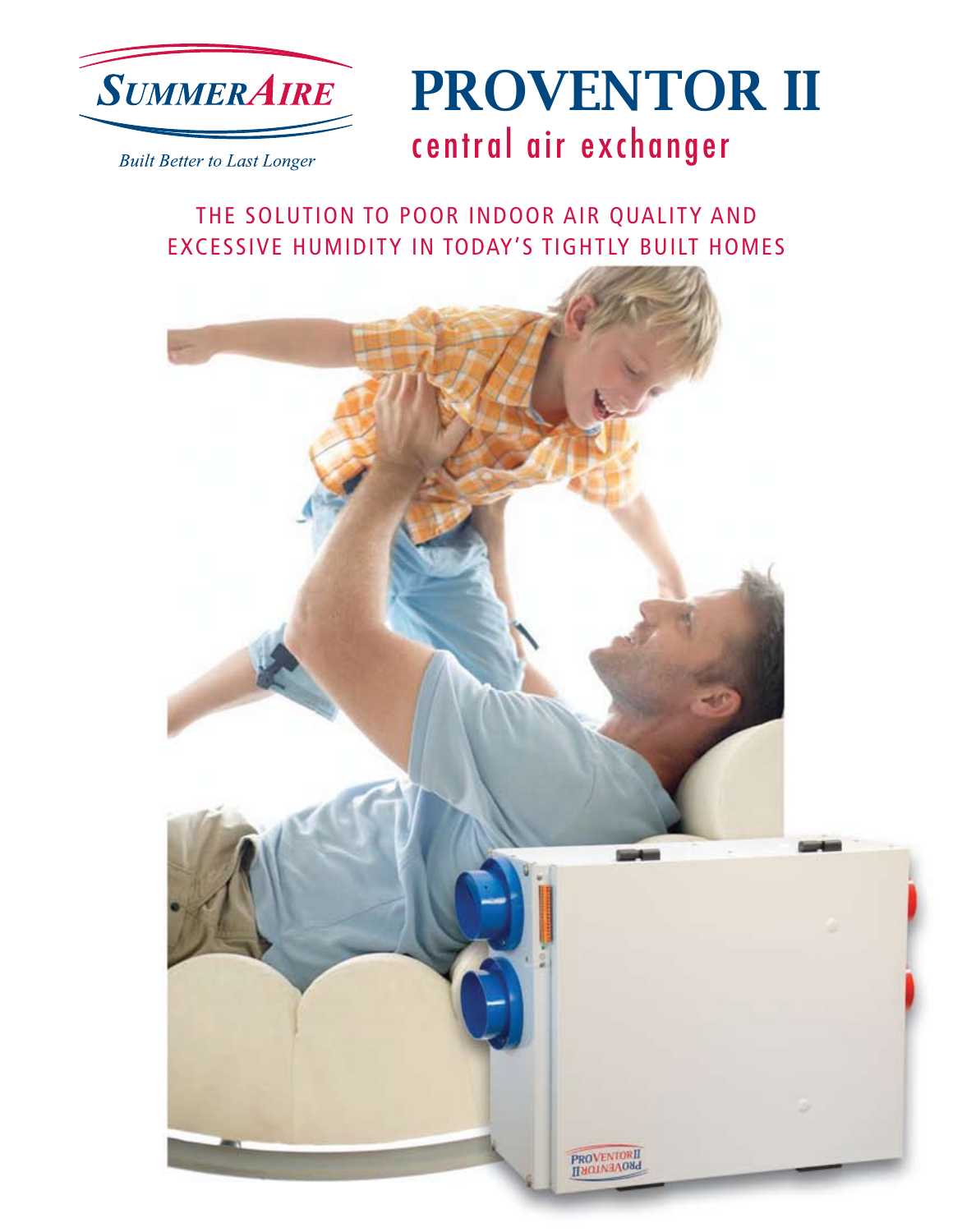# Is your family **Home-Sick?**

Continuous exposure to indoor air pollutants is a serious health concern. A major pollutant is vola-tile organic compounds (VOC's) which are emitted as gases from a variety of materials in our homes and are a major concern in today's tightly constructed energy efficient home designs. VOC's include formaldehyde from glues and chemicals from cleaning products, carpets, paint and furniture. Common symptoms include headaches, sinus, eye and throat irritation and respira-tory illness. Another significant pollutant is allergens such as pollen, dust mites, pet dander and mold spores which can cause a variety of respiratory conditions. Reported cases of asthma, an allergic reaction to the air we breathe, have increased more than 150% over the last twenty years.

Excess humidity from basements, bathrooms, house plants, cooking and other sources can be trapped inside a home without adequate ventilation. In cold climates, excess humidity will result in condensation on windows in the wintertime and can cause significant damage/deterioration to windows, building materials and home furnishings. High humidity causes mold growth and mold has become a major health concern in residential and commercial construction.

### **The Fresh Air Solution**

A mechanical ventilation system that includes a Summeraire HRV will minimize the effects of the many indoor air pollutants in our homes today. Summeraire HRVs are proven performers with a long history of quality and innovation. The new Summeraire Proventor II has a feature-enhanced compact design, is lightweight and includes multiple ventilation rate settings which make it the most versatile HRV in the market today.

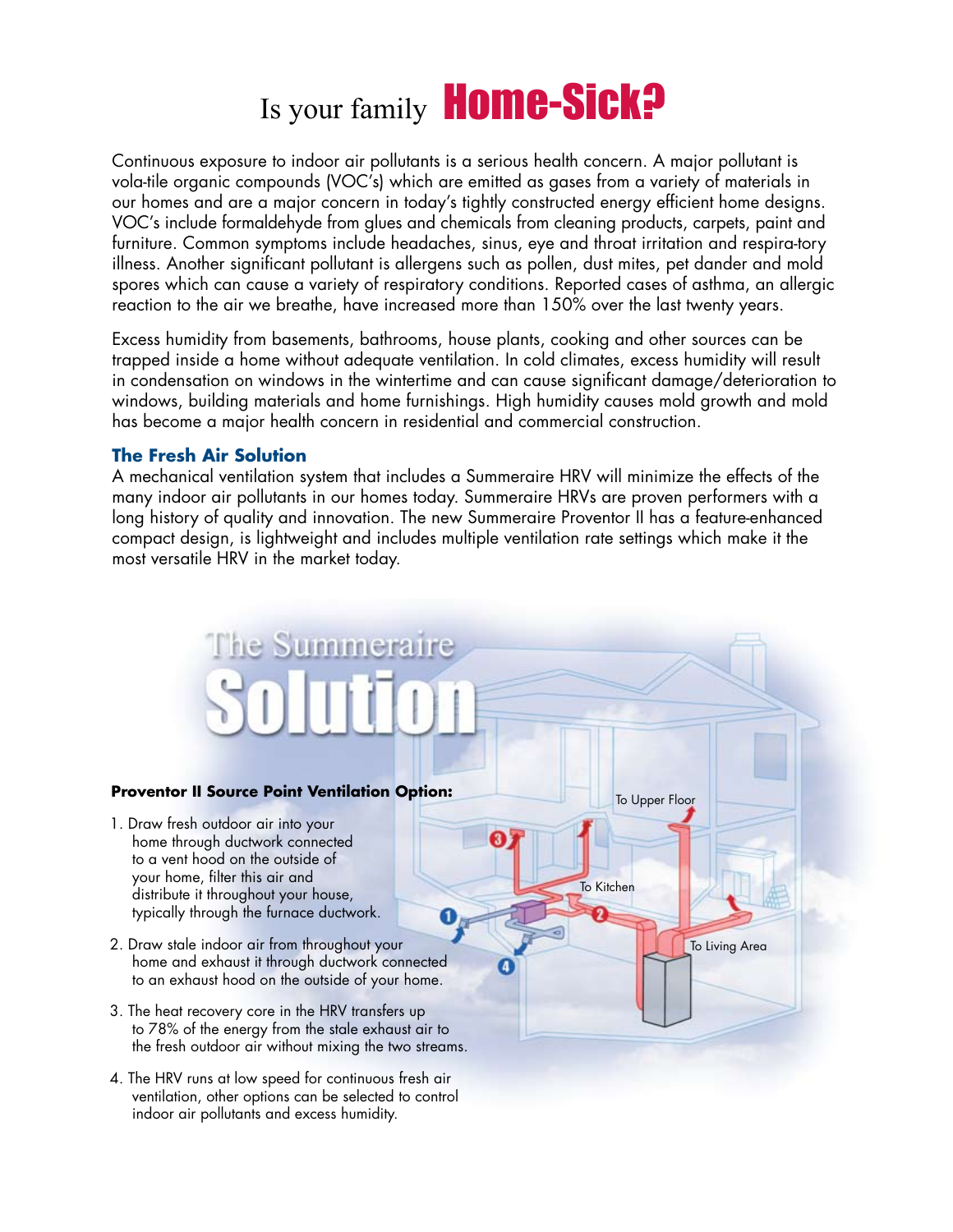## SUMMERAIRE PROVENTOR II **Central Air Exchanger**

- ➤ Superior Energy Recovery 78% Sensible Effectiveness
- ➤ Designed with multiple fan speed settings for a wide range of home sizes
- ➤ Compact and lightweight design
- ➤ Unit can be rotated 180 degrees for easier duct installation
- ➤ Front mounted control panel with lighted mode display
- ➤ Four ventilation speeds: Intermittent, Low, Medium and High
- ➤ Patented recirculation defrost prevents pressure imbalance
- ► Power interruption mode recall
- ➤ Furnace fan interlock
- ➤ Balancing dampers
- ➤ Air flow measurement ports
- ➤ Easy access control connections
- ➤ HVI certified to -14° F/-25° C



### **OPTIONAL LOW VOLTAGE EXTERNAL CONTROLS INCLUDE:**

### **I. SelectAire Control**

➤ Speed Selections include: Intermittent, Low, Medium, High

FAN TIME

➤ Auto Off Standby Mode

### **II. Remote Timer Touch Pad**

- ▶ 20 Minute High Speed Ventilation
- ➤ Lighted Mode Display

### **III. SRDEH**

➤ Optional Dehumidistat